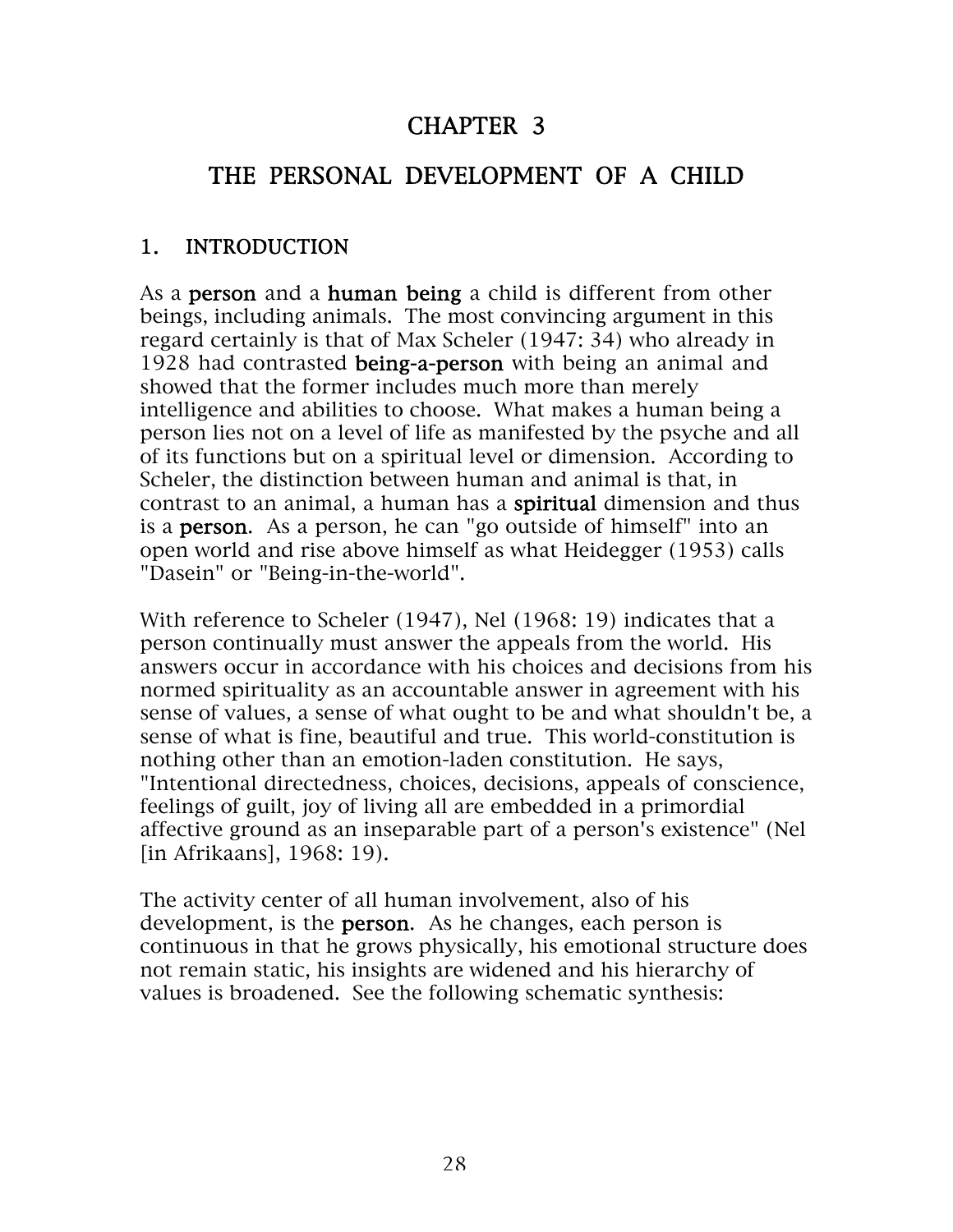

Thus, the affective, cognitive and normative figure very prominently in a person's development and views of each are briefly considered.

### 2. AFFECTIVE DEVELOPMENT

A child's affective development always occurs in relation to the dynamics of educating and can never be explained apart from them. However, empirical research on affective development also has brought to light valuable insights and here one thinks of the work of Erikson (1959 and 1963). He divides the period of childhood into three categories: the first is from birth to 18 months and is called the period of trust versus mistrust; the second is from 1 1/2 to 3 years which he refers to as the period of autonomy versus shame and doubt; and the third is from 3 to 6 years, the period of initiative versus guilt.

During the period of trust versus mistrust, a child has a special need for loving physical contact and emphasized are feeding, the acts of sucking, biting and salivating, and according to him, a baby will develop feelings of trust or mistrust depending on the quality of caring and feelings associated with feeding, pampering, bathing and dressing him. According to Erikson by sensing motherly care and warmth, a child discovers that he can trust her and the world. Sprinthall and Sprinthall (1977: 194) indicate that a mother represents practically the entire world for a young child. Through her he learns that although sometimes she disappears, she continually reappears.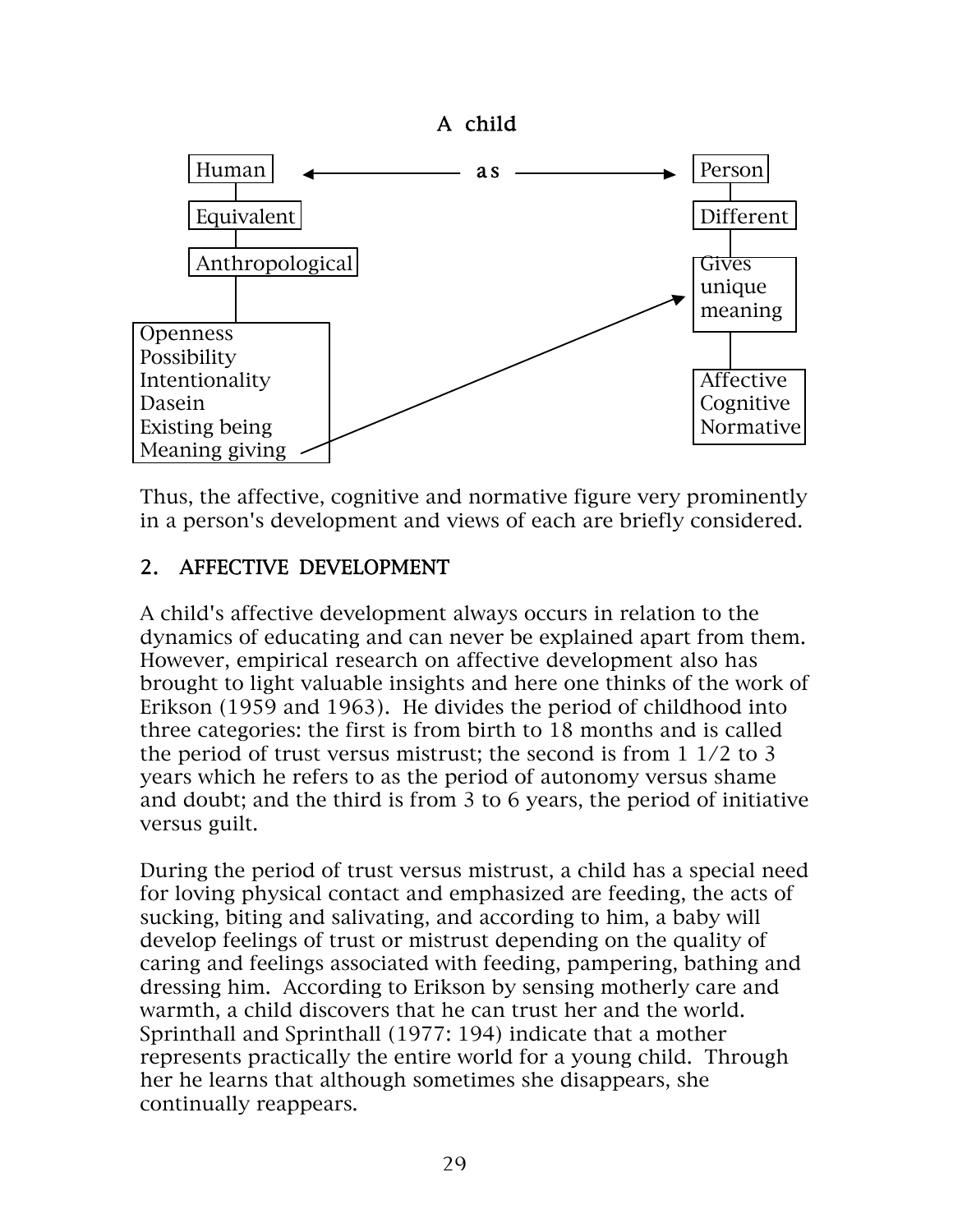During the second period a child to some extent moves away from nearly complete dependency on mothering and literally and figuratively begins to stand on his own feet. This is a period of intense exploration. Over-protecting and over-controlling lay the foundation for a child's personal sense of shame. Sprinthall and Sprinthall (1977: 197) remark [in English] that "Parents who provide an interesting, stimulating environment, talk frequently to their children, give them some initiative, and do a great deal of indirect teaching by asking questions and drawing out their perceptions and ideas, have the most positive effect on their children's developing sense of competency. Their sense of being 'doers' and of being able to control and affect the environment receives a major boost during this time".

However, the importance of always taking into account how the structures of educating are implemented is suggested [very indirectly] by Sprinthall and Sprinthall (1977: 198) when they refer to the "overwhelmed" and the "zoo-keeper mother".

The overwhelmed mother is tense and generally cannot manage the situation at all. Her disorganization creates a chaotic atmosphere that often results in authentic educational neglect. For example, she might permit other children or neighbors to raise her own children. She is actually the opposite of a mothering mother. The implementation of the structures of authority, trust and understanding are thus seriously restrained.

The "zoo-keeper" mother's painstaking execution of her scheduled program by continually going through all of its facets makes the adequate implementation of the structures of educating quite impossible. This also is the sort of mother who depends on psychology books and if toys are discussed, than an excessive number of toys are provided, etc. The stereotypic behavior of such a mother disturbs the dynamics of educating.

During the period of initiative versus guilt, a child's identity as a boy or a girl is influenced optimally. A boy or a girl now has high regard for the assurance by his or her parents that one day he or she will be just as good or even better than mom or dad; they long for sexual guidance, a little at a time, repeated at intervals (Erikson, 1959: 78).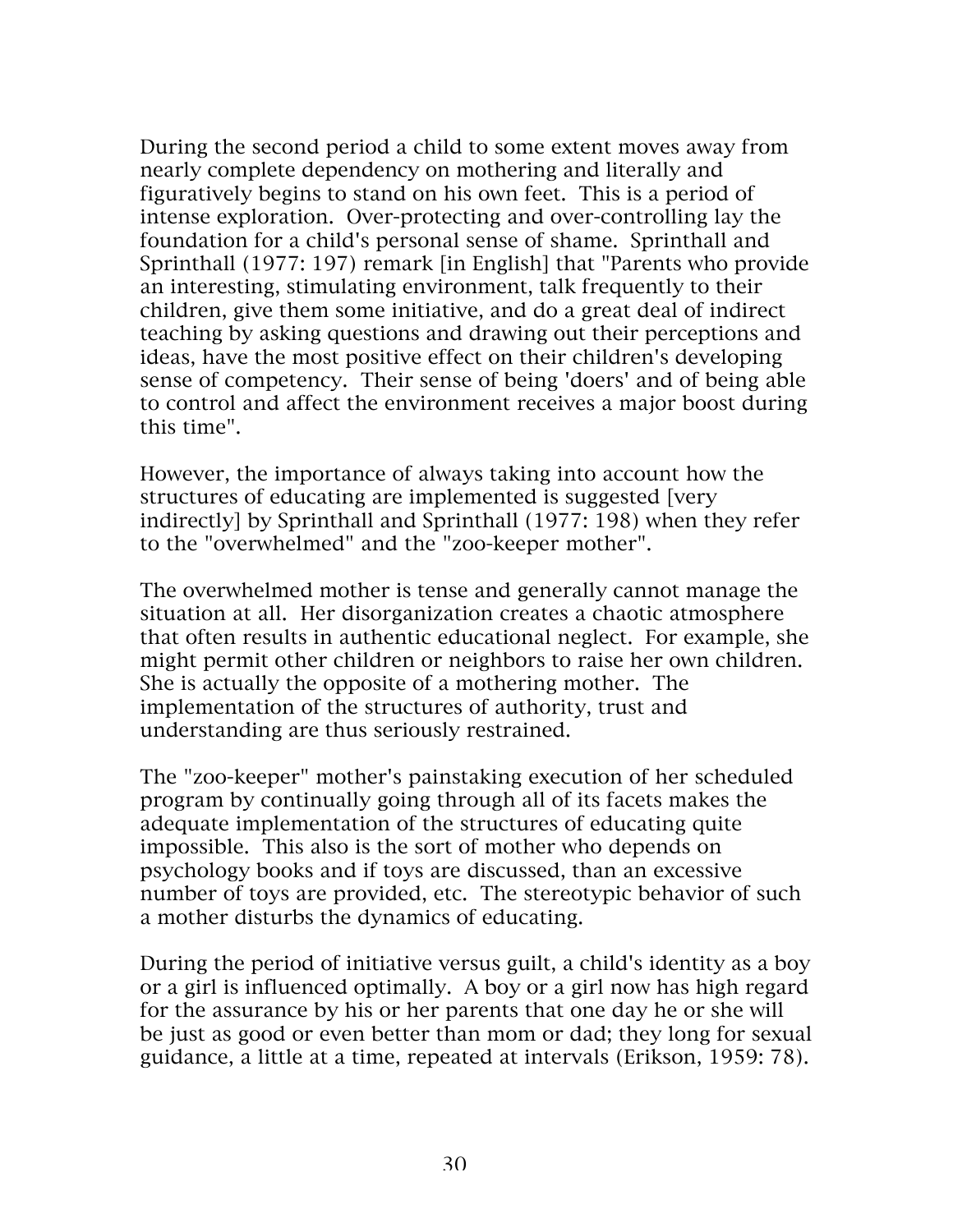Erikson refers to the period between 6 and 12 years as the youth phase. During this period children have a desire to master new challenges, and schoolmates and other peers have an important influence on their lives.

The best known of Erikson's phases certainly is **adolescence**, from 12 to 18 years. With reference to Sprinthall and Sprinthall (1977: 208), the teenager's habitual involvement with the world is summed up as follows:

\* Differentiates one's own feelings and emotions from those of others;

\* Distinguishes between objective and subjective reality;

\* Accepts another person's views; and

\* Understands symbolic meaning and role playing in "as if" situations.

The fact that the dynamics of educating, as such, have to be considered as relevant in explaining child development is underlined by Erikson's view of developmental stages.

During the stage of trust versus mistrust, the quality of loving and caring largely will determine the degree of trust or mistrust that develops in a baby. During the stage of autonomy versus shame and doubt it is of the utmost importance to allow children to freely explore their surroundings, which also includes their own bodies without awakening feelings of shame or guilt. During the youth stage, a child's personal dynamics also are tempered by moments of the dynamics of educating outside of the family when he spends much of his "waking" hours in school. Then the initial feelings of independence that arose in the previous periods are tested out and extended in social relationships outside of the family situation.

Emotional guidance in terms the dynamics of educating is precipitated by establishing and maintaining a pedagogic relationship of trust between a child and an adult from birth until his adulthood. The adults offer trust to a child by creating a warm and intimate atmosphere underlying the educative relationship. By an adult's loving and understanding care, he offers a child a safe space by which he is able to experience feelings of safety, security and being provided for which serve as the bases for his entire development.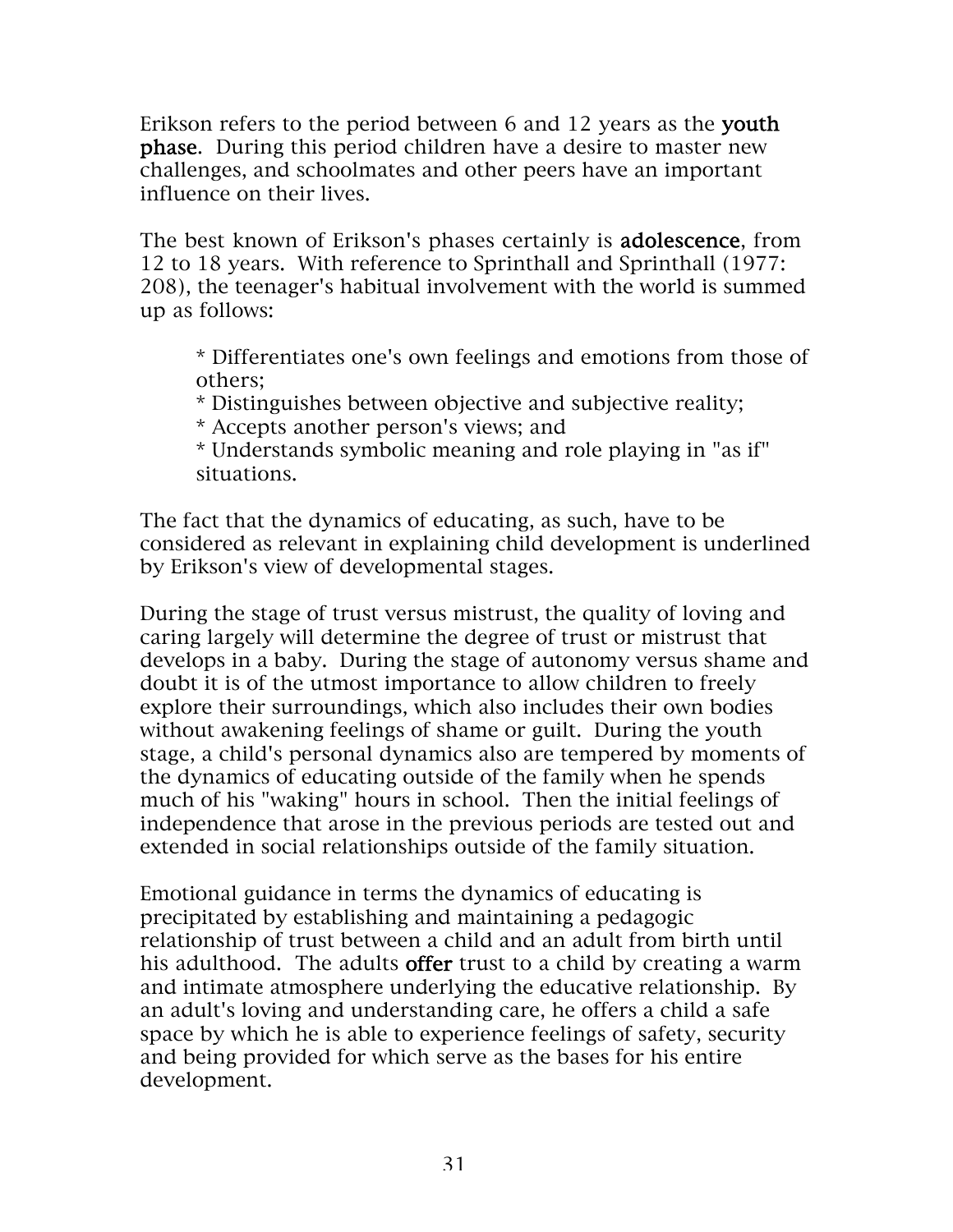#### 3. COGNITIVE DEVELOPMENT

Intelligence figures very prominently in views of cognitive development. Much has already been written on intelligence and views on its nature and structure have changed considerably over time. Here the aim is not in to give an overview of the wide variety of findings regarding intelligence, as such. For this, the relevant literature can be consulted (see Selz, 1935; Kohnstam, 1952; Prick and Calon, 1967; Guilford, 1969; Piaget, 1970; Cancro, 1971; Eysenck, 1972; Riegel, 1973; Vernon, 1979; De Corte, 1975 and 1981; Pyle, 1979; Prinsloo, 1982. However, a few works are noted.

Sprinthall and Sprinthall (1984: 469) refer to Sir Francis Galton who more than a century ago attempted to draw a relation between Darwin's theory of evolution and human intelligence. He purports that intelligence is the result of a person's sensory equipment that is the result of inheritance. In 1894, in a London museum, he set up a test laboratory where interested parties could pay to have their hearing, vision, reaction time and other sensory-motor skills "measured".

The majority of definitions refer to intelligence as a cognitive ability that has to do with an organism adjusting to its environment.

Stern (1914), who also had invented the concept "IQ", stressed that intelligence has to do with solving new problems that a person faces.

Vernon (1969) emphasized three basic meanings of intelligence, namely, a genetic capacity (completely and entirely inherited), perceived behavior (what a person does) and a test score (what a test measures).

Here it is accepted that intelligence is a person's potentiality to establish new situations which, as such, is a constituent of a child's personal structure. With reference to Prinsloo (1982: 150), the actualization of intelligence is the stratum on which the psychic life is actualized in terms of experiencing, willing, lived experiencing, knowing and behaving, which also are referred to as modes of learning (see Sonnekus, Van Niekerk, Ferreira, Van der Merwe and Botha, 1973: 67-93; Sonnekus and Ferreira, 1979: 104- 133) by means of sensing, attending, perceiving, thinking, imagining and fantasizing as well as remembering. Intelligence is actualized by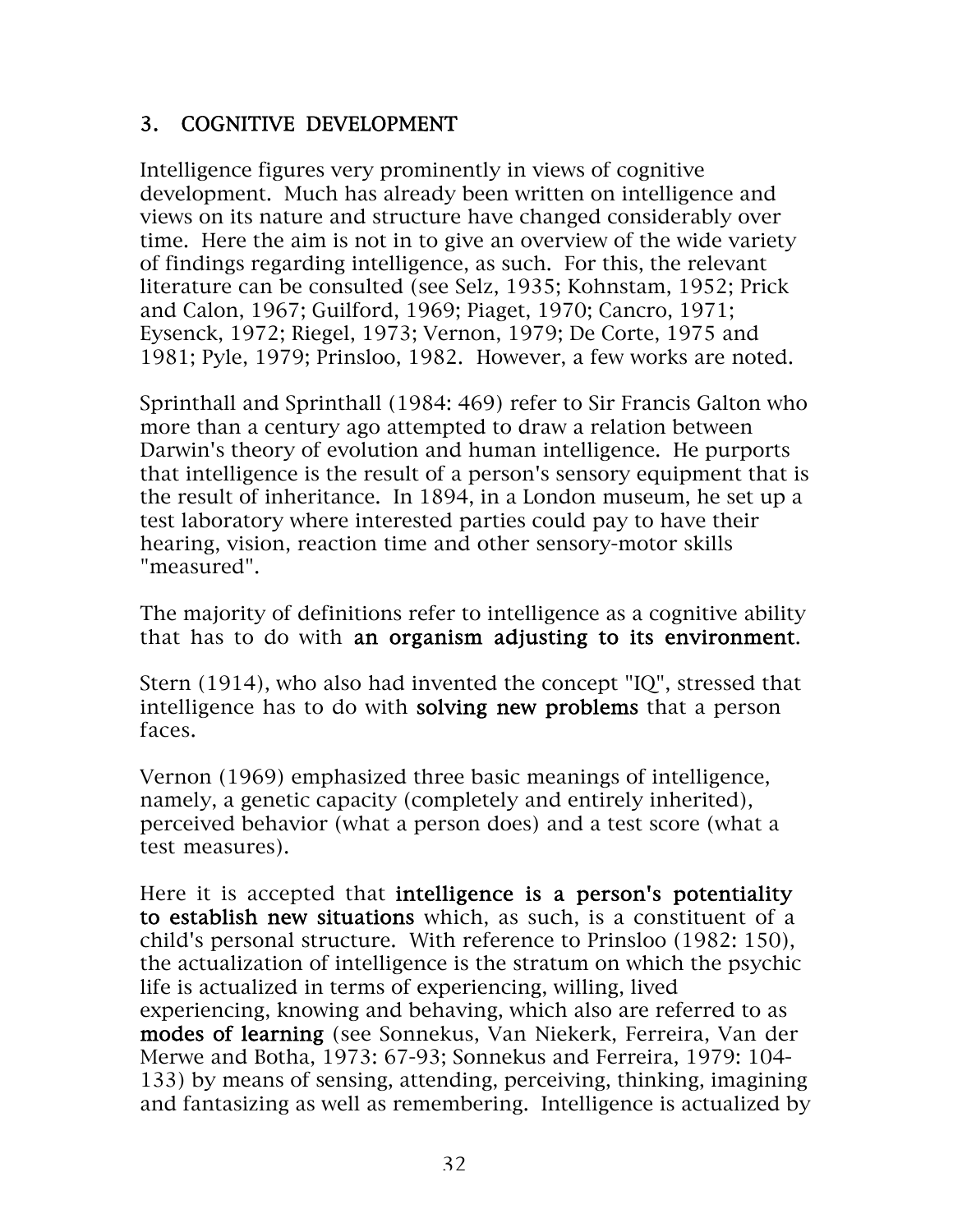means of various mutually interrelated, personal ways and by which intelligence becomes observable and knowable.

Fundamentally and essentially actualizing intelligence is an activity of attributing meaning to "unknown" contents, and is aimed at the foreign-ness of reality. In actualizing his intelligence, a child-ineducation will via experiencing uncover the sense of reality and give meaning to it. Out of this meaningfully experienced content flows an ordered hierarchy of meanings as possessed experience or possessed knowledge.

Especially Piaget's (1970) theory about intellectual development is discussed widely and he is viewed as one of the main contributors regarding intellectual and cognitive development. He believes there is an analog between biological growth and the development of the intellect.

He has observed that the intellect develops through clearly distinguishable stages more or less in the same way as biological growth. Each phase is an important pre-stage for a following one and a following one points to meaningful differences and qualitatively more intellectual ability than the former.

He distinguishes four main stages (Van Rensburg, 1973; Piaget, 1970; Ginsberg and Opper, 1969; Kagan and Lang, 1978: 113-123; Mussen, Conger and Kagan, 1979: 449-455).

During the sensori-motor stage  $(0 - 1 \frac{1}{2} \text{ years})$ , cognitive activity mainly is based on immediate experience via the senses. This includes the period of language acquisition. A child's cognitive activity is practical and its development now goes through six relatively discrete stages.

During the intuitive or preoperational stage  $(1\ 1/2 - 7\ \text{years})$ , the grammatical structure of language increases considerably. Characteristic of this stage is the development of symbolic thinking and play that contribute importantly to the memory of images and the development of language. According to Elkind (1975: 59), the average two year old child understands between 200 - 300 words and speaks in one or two word sentences. At three years, grammatically correct sentences of from eight to ten words are not unusual.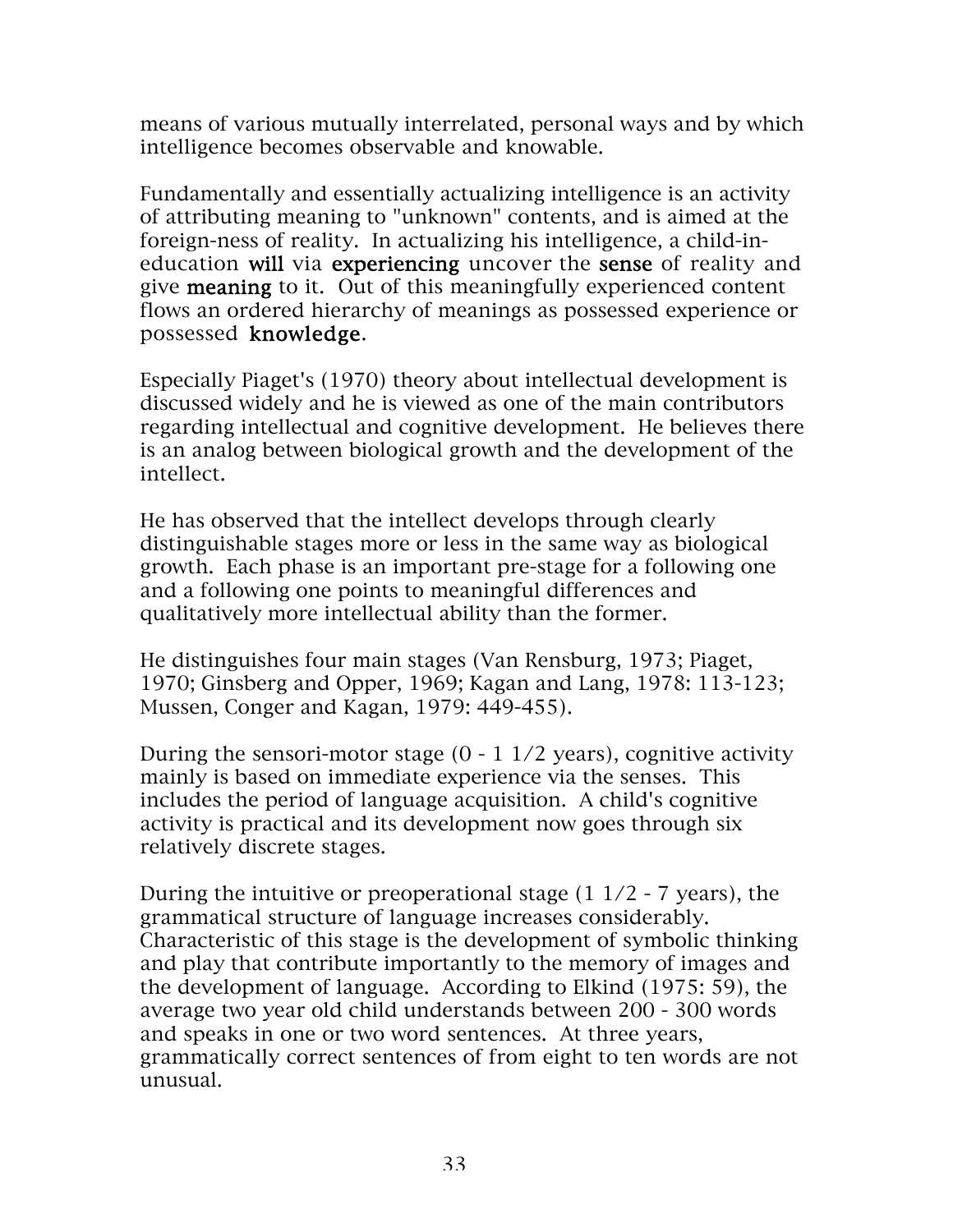The average five year old understands approximately 2,000 words (see Sprinthall and Sprinthall, 1977: 127). During this period the dynamics of educating have to be directed to a child's joy in imitating and using sounds by giving him the opportunity to test out a large number of words. A child is not yet in a position to think logically and in his concrete reasoning he still moves from particulars to particulars since he does not see the relations among the parts and a whole.

During the concrete operational phase (7 - 11 years) a child develops the ability to think logically and objectively and to understand relationships. According to Vrey (1979: 164), an "operation" is an internalized activity that allows a child to form an idea of something for himself and that is reversible. A concrete operational child is able to classify things hierarchically into categories, what Piaget calls classes. The concepts ordering and numbering are part of this stage of the development of operational thinking.

During the formal operational phase (11 - 16 years), thinking is freed from concrete reality and a preoccupation with thinking, that now occurs systematically, is an important characteristic.

Each phase differs qualitatively from a previous one. There also is a quantum leap forward and a breakthrough [from one phase to another]. These results correspond to those of Bailey (Jones, Bailey, McFarlane and Honzik, 1971) who have found a considerable difference in the IQs of the same children over a long period; in other words, a person's IQ score is not permanently engraved in his brain at birth but rather is a human characteristic that ebbs and flows according to the dynamics of education. Kohnstam (1952) refers to this phenomenon as the metastability of intelligence. Also, beyond any doubt, along with Selz (1935), he has shown that educating contributes to the elevation of IQ scores.

The metastabilty of intelligence is connected with the fact that in his development a child, via differentiation (maturation), especially of his intellectual potentialities, makes available for himself those potentialities that previously were latent. Thus, when a lower IQ is measured than what a child has available, this has to be ascribed to the fact that his given latent potentialities have not yet become available to him and, at this stage, he indeed has available a more limited intelligence to actualize.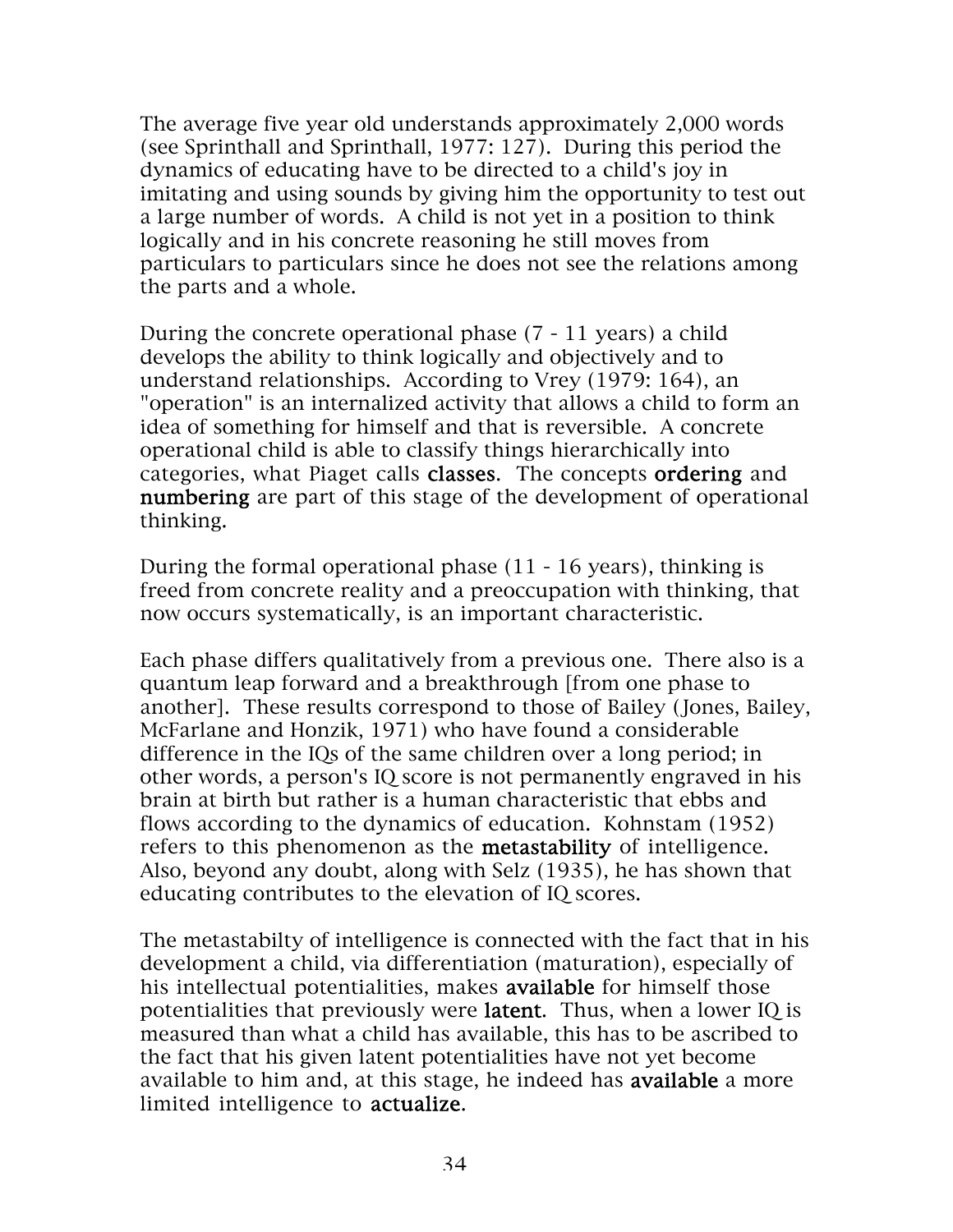With respect to the dynamics of educating, it is important to take note that this metastability is highest during the early years of childhood. According to Sprinthall and Sprinthall (1977: 95) nearly two-thirds\* of a person's ultimate cognitive potentiality is available by the time he is six years old. In addition, Bloom (1964) finds that with increasing age there is a decrease in the favorable effect of educating.

Since there is sufficient empirical evidence indicating that with respect to his cognitive development a child does not skip any stage, it is necessary that the dynamics of educating provide for adequate experiencing during each.

Empirical research on development, in general, and on intelligence, in particular, also shows clear cultural differences that continually need to be considered.

With respect to the dynamics of educating, it is important to understand what the substance is of each main stage in order to try to insure the optimal implementation of the other essentials of educating.

Prinsloo (1982: 73) indicates that Piaget is the only psychologist who has established a comprehensive theory of intelligence (see Sigel and Hooper, 1968: 7) and has indicated that a child's ways of thinking differ from those of an adult and that children learn more easily if the new contents are connected with their previous experiences.

She (Prinsloo, 1982: 105) also refers to the fact that knowledge of the structure of intelligence has contributed to constructing a classification scheme of ways of actualizing intelligence. In addition, she concludes that the relationships among actualizing intelligence, learning and development, in terms of personal actualization, flow into a child's behaviors that, in their turn, are discernible in a child's actualization of learning and development (Prinsloo, 1982: 169).

 $\overline{a}$ 

<sup>\*</sup> Doesn't such a statement assume that intelligence is a finite, definable "thing"? And how can one demonstrate the validity of such a claim?--G,D.Y.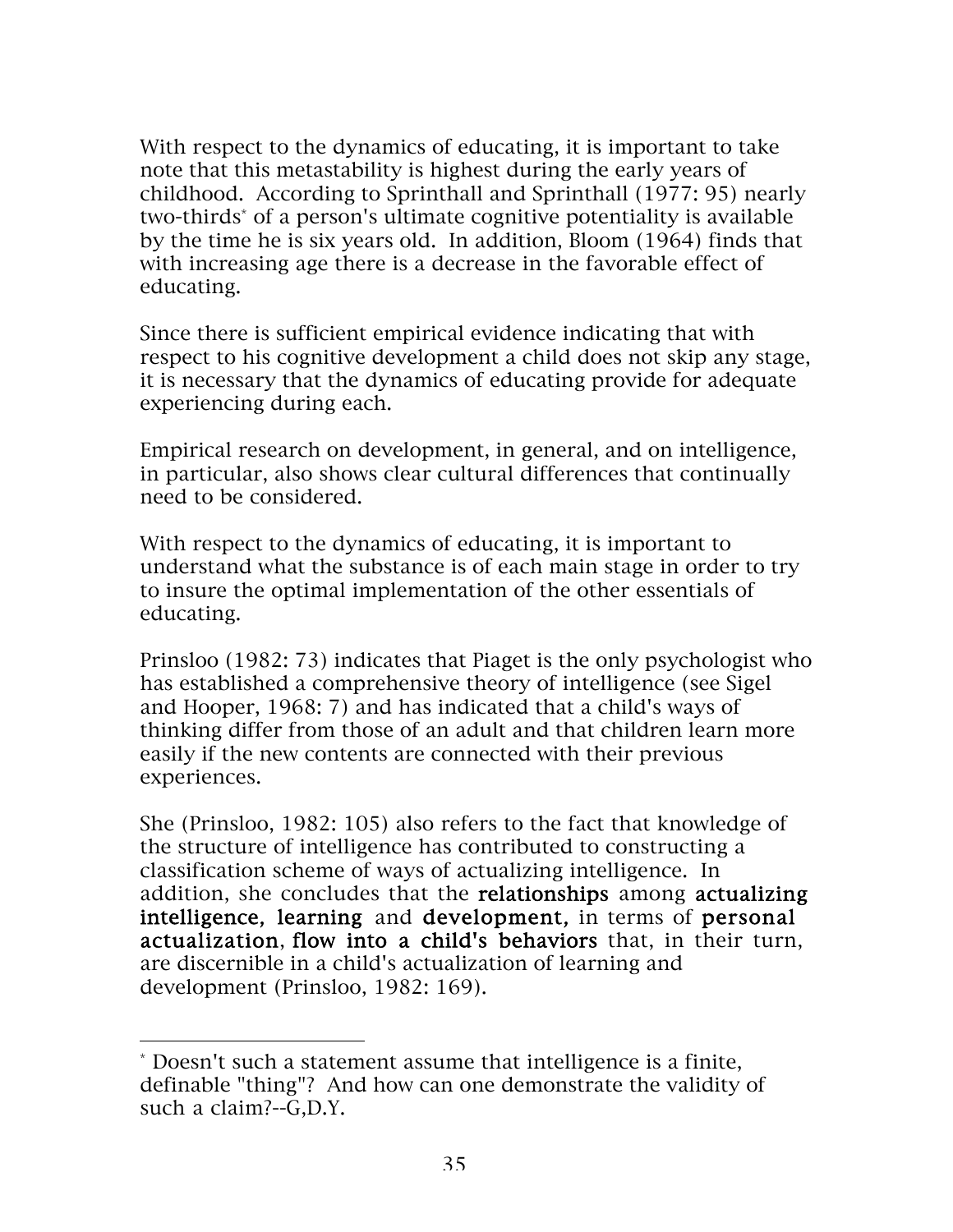Regarding the dynamics of educating, consideration also has to be given to critical periods in a child's development. Sprinthall and Sprinthall (1977: 93) mention three critical, optimal periods during which children are the most receptive and can be most easily taught to learn particular motor skills. For example, when a child is learning to walk is the most opportune time to master rollerskating. However, it also is true that the development of particular motor skills are restrained if there is an attempt to learn them too early.

Therefore, it has to be noted that (and what) earlier experiences impede the development of other skills; this, however, is an area in which much research is yet to be done. Scott (1968: 68) describes [in English] critical periods as "a time when a large effect can be produced by a smaller change in conditions than in any later or earlier period of life".

### 4. NORMATIVE DEVELOPMENT

Valuable contributions have already been made regarding a child's moral development. Although the stages do not correspond precisely to specific age-levels and especially with respect to overlapping each other, still there are clear distinctions among them. There is the preconventional level (phases 1 and 2: birth to 9 years), the conventional level (phases 3 and 4: 9 to 15 years) and the postconventional level (phases 5 and 6: 16 years to adulthood).

\* During the first phase obedience and making choices are based on simple physical and material power. Conduct is based on avoiding serious physical punishment from a stronger person. To the age of 10, 66 percent of children base their moral choices on this type of consideration, while this holds true for only 20 percent of 16 year olds.

\* During the second phase, a child's moral choices mainly are based on the gratification of his own personal needs. Physical punishment still continues to be avoided but there are continual attempts to make the best of it.

\* During the third phase a child is attuned to satisfying others and he tries to understand what others feel.

\* During the fourth phase, he takes into account rules, directives and codes for guiding himself when he finds himself in a problematic situation.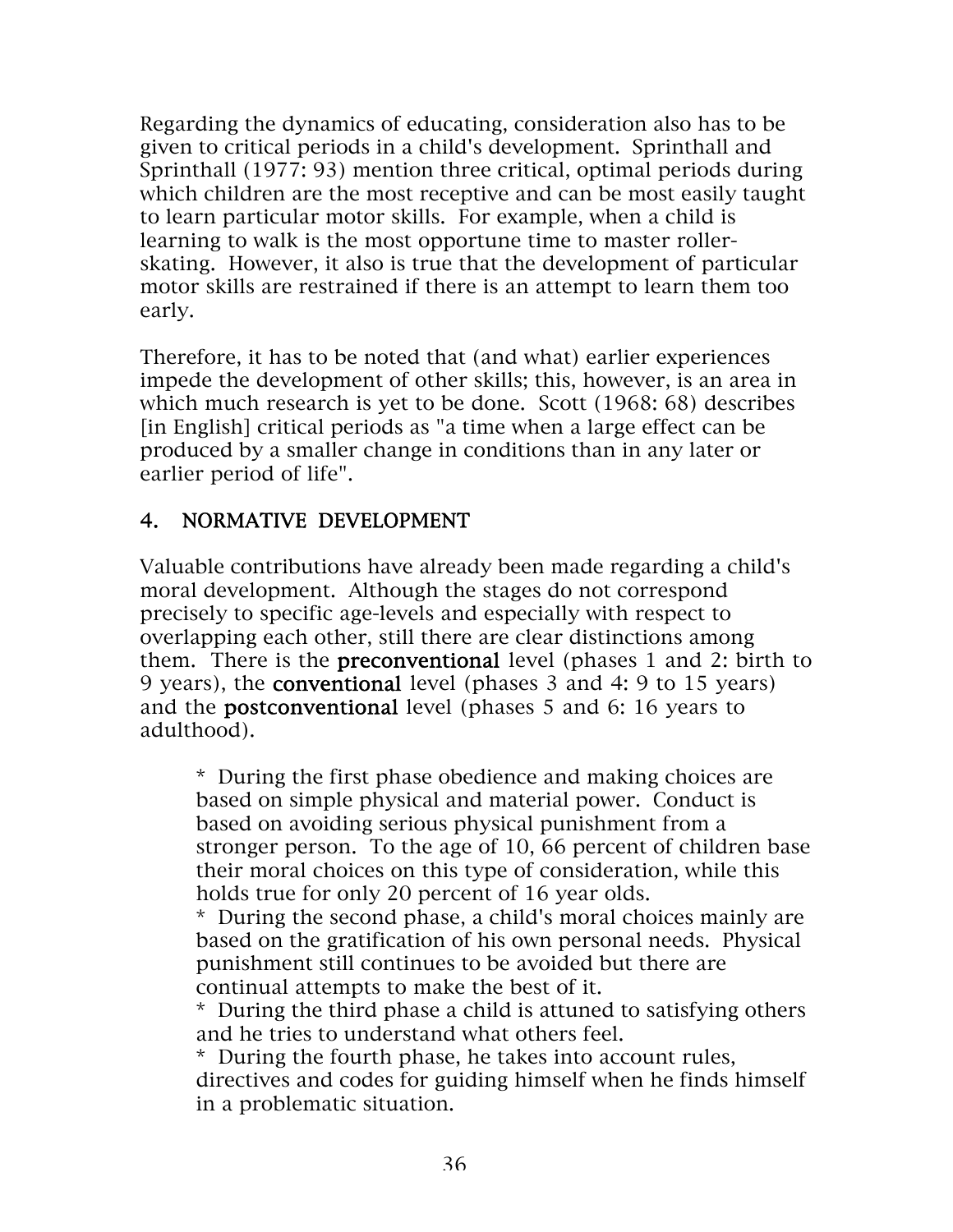\* During the fifth phase each situation is thoroughly studied with the aim of deducing general principles that hold for everyone.

\* During the sixth phase the principles according to which choices are made are abstract, ethical and universally consistent. Essentially, he now allows himself to be guided by universal principles of justice and respect for the human dignity of others as individuals (Kohlberg, 1975: 71).

The fifth and sixth phases seldom arise in young children and only in approximately 16 percent of 16 year olds.

Sprinthall and Sprinthall (1977: 250) indicate that an appreciable shift might arise within the broad stages with respect to age and gender. Thus, for example, females between 16 and 25 usually are at stage 3, while the moral behavior of males shows more choices based on considerations from phase 4. Both groups, however, remain on the level of conventional morality, but emphasize different aspects. A female is inclined to think about and act on moral matters with aim of pleasing others (level 3) while males are more inclined to think and act according to firm and arbitrary rules and regulations (phase 4).

From the above, however, it is inferred that moral development does not occur automatically and also is not merely a uniform phenomenon corresponding to a child's manifest choices. Moral development is determined by the mutual interactions among educators and children and among children. Sprinthall and Sprinthall (1977: 258) conclude, for example, that disciplinary problems cannot be understood and dealt with without taking into account the importance of the mutual relationship between a child and his teachers, a relationship that they consider to be just as important as that between a child and his parents.

Normative guidance by the educators always progresses in accordance with affective and cognitive guidance. The meaning that a norm holds for a child will be lived experienced on an affective and cognitive level and, correspondingly, ordered into his own hierarchy of values. A child has a need for such normative guidance because it especially provides normative security, stability and confidence (Crous, 1979: 156). The norm cannot merely be presented but by means of emotional and cognitive guidance it has to be presented to a child in terms of the affective, cognitive and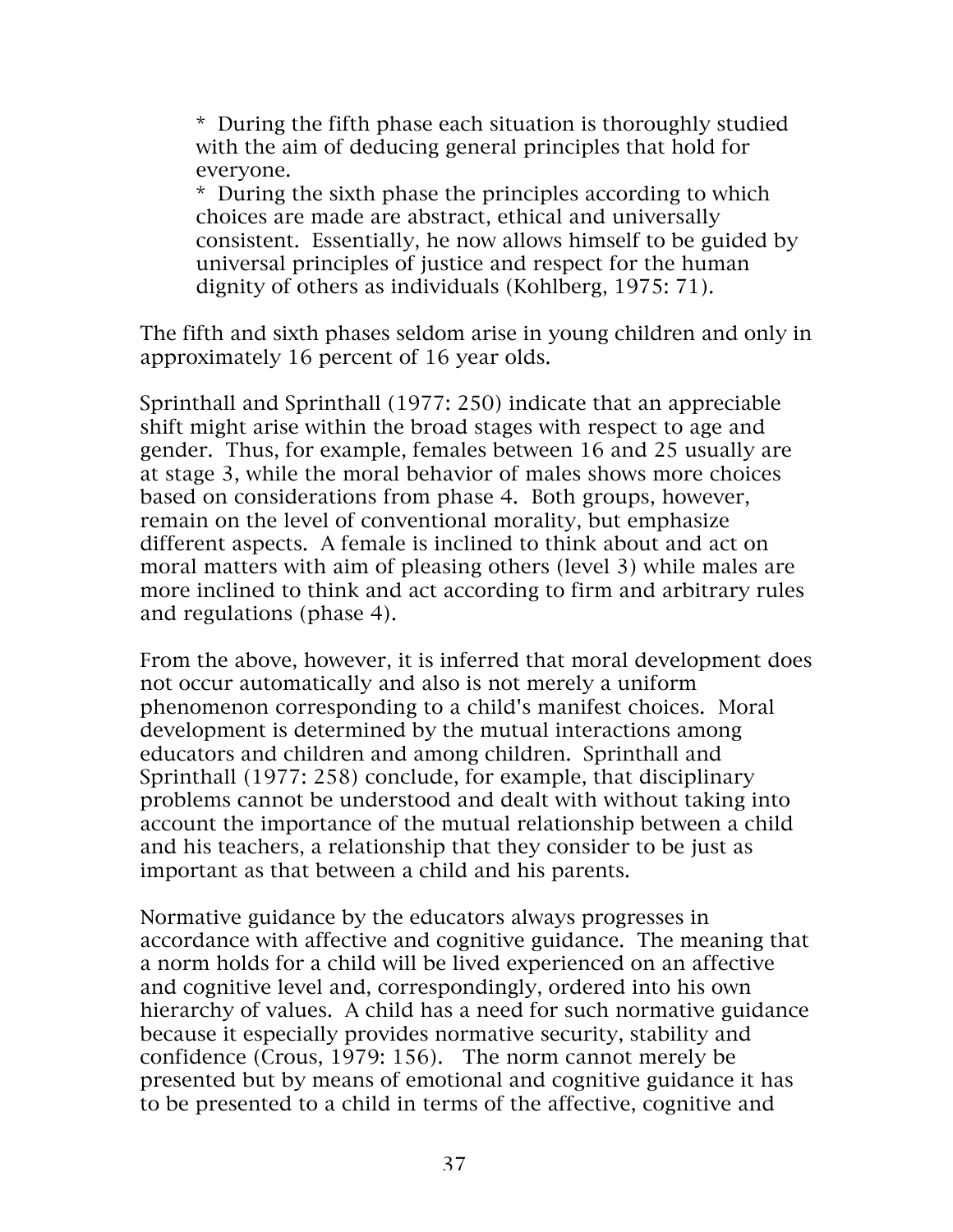normative dynamics of educating in order to allow him to identify with it as meaningful-for-him.

# 6. SYNTHESIS

 $\overline{a}$ 

From the foregoing it is inferred that a child's development occurs adequately when a life aim and its fulfillment make appeals to him. Development is never brought to fulfillment only by his own initiative. The developmental potentialities that have become available to a child have to be actualized adequately and this is dependent on the total person, on safety and security, on appropriate guidance by adults, and all of this occurs in terms of the dynamics of educating.

The theories regarding a child's personal becoming thus have particular value because many factors -- biological structures and functions, heredity, cognitive and socio-economic status -- arise in a child's development in his situation that always is an educative one.

Each theory embraces a partial truth but there is no super-theory. Thus, e.g., the laws of conditioning also are relevant because there are a large number of reflexes that can be conditioned within the home and school situations, e.g., fear for the father, mother, arithmetic, spelling or any subject, and which undoubtedly have an important role in the origin of phobias<sup>∗</sup> .

When the dynamics of educating are not taken into account, above all, the cliché status already acquired by pronouncements such as the following cannot be dispelled: Anderson (1981) says that a good parent is one who is sensitive to his child's needs and tries to provide for them (How?). The child has to be unconditionally accepted with his potentialities or limitations (How?). He says [in English], "Children need praise and encouragement. All of us who work with children are aware of the stress and distress caused by loss or separation to children in one parent, or reconstituted families. Schools have to cope with children whose emotional burdens overflow into their domain, making them less accessible to

<sup>∗</sup> I (G.Y.) disagree with this view and I have argued against it in my chapter, "Psychopedagogics and learning: the questionable relevance of three psychological theories of learning" that appeared in Sonnekus, M. C. H., (Ed.) (1985). Learning: a psychopedagogic perspective. Stellenbosch: University Publishers and Booksellers.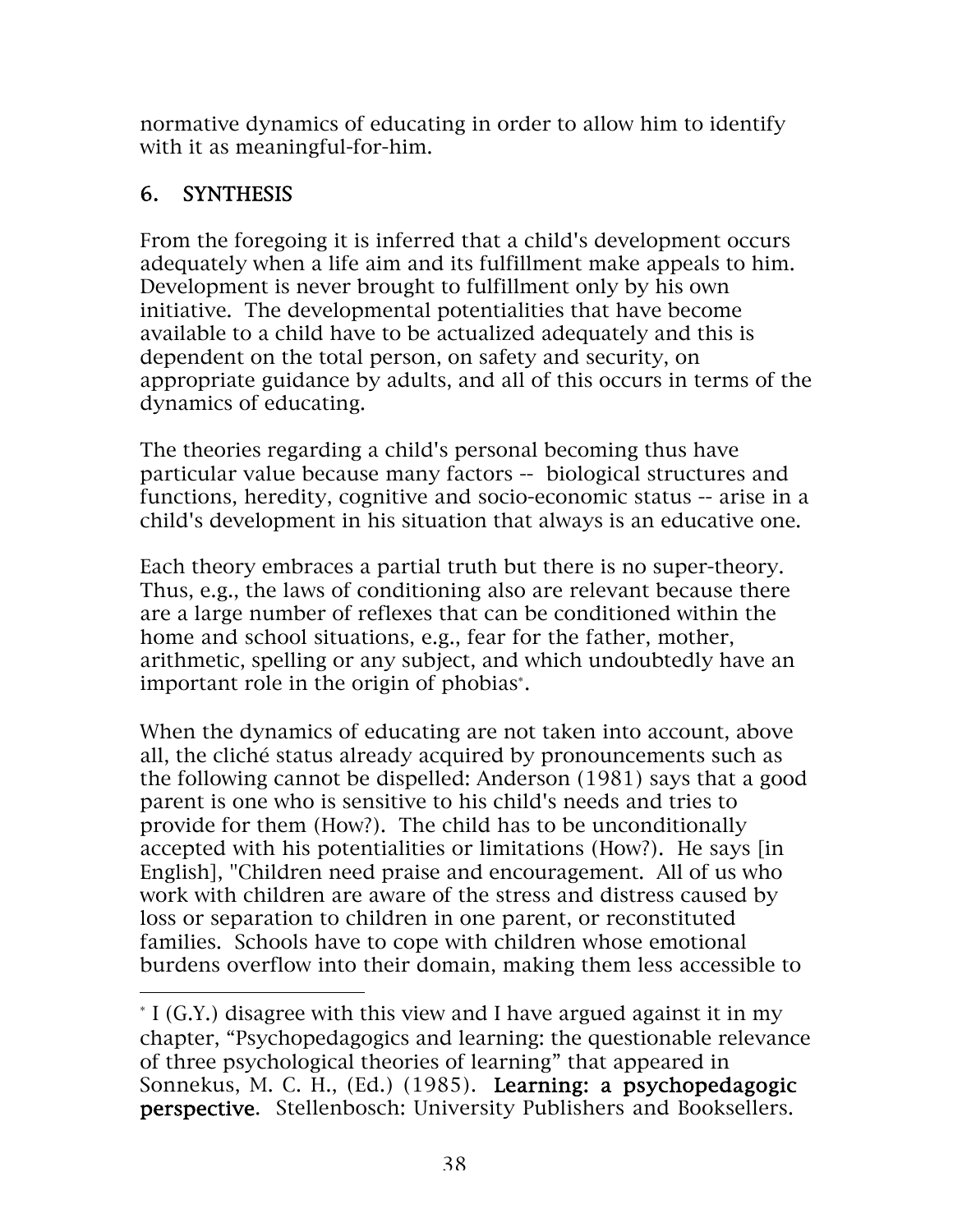learning. Parents may react to a child in terms of a figure in their past, their own pathology, or as a substitute for a stillborn or dead sibling. We should all be working toward improving parenting skills, increasing the number of teaching-staff who will practice enlightened teaching methods, and channeling children for help to the appropriate agencies as soon as possible. Utopia" (Anderson, 1981).

Usually it is suggested that a child always has a need for an educator's guidance. "At each age and stage of development children and adolescents need continued assurance from adults in order to accommodate themselves to and assimilate the effects of constant change" (Sprinthall and Sprinthall [in English], 1977: 85). However, what this assurance really involves and how this affects a unique child in terms of the dynamics of educating, i.e., functional educative activities, is nowhere stipulated. Ordinarily, it remains nothing more than an afterthought such as, "For example, the latematuring boy needs help in developing confidence, and assurance that before long he too will develop into full maturity" (Sprinthall and Sprinthall [in English], 1977: 85),

In accounts of success such as the Summerhill School of A. S. Neil (1969: 194-198) where reference is made to the encouragement of healthy emotional adjustment, nowhere is it indicated what the underlying dynamics of this are, or what constitutes the dynamics where each pupil participates in choosing the curriculum and where no classes, books or examinations are required.

In the following chapter the development of the **restrained child** is discussed.

#### 6. REFERENCES

Anderson, D. J. (1981). Referaat gelewer tydens die Derde Nasionale Kongres van die SA Genootskap vir kinderpsigologie, psigiatrie en aanverwante dissiplines. Capetown. Cancro, R. (Ed.) (1971). Intelligence. New York: Grune and Stratton. Crous, S. F. M. (1979). Pedoterapeutiese begeleiding van die affektiefversteurde kind. D. Ed. dissertation. University of Pretoria. [Translated as Pedotherapeutic guidance of the affectively disturbed child by G. Y.] De Corte, E. (1975). Onderwijsdoelstelling: studia paedagogica. Second Edition. Louvain: Universitaire Pers. De Corte, E. (Ed.) (1981). Beknopte didaxologie. Groningen: Wolters-Noordhoff. Elkind, D. (1975). Children and adolescents. New York: Oxford. Erikson, E. H. (1959). Identity and the life cycle. Psychological issues, Vol. 1, No. 1. Reprinted by permission of W. W. Norton and Co., Inc. Erikson, E. H. (1963). Childhood and society. New York: W. W. Norton.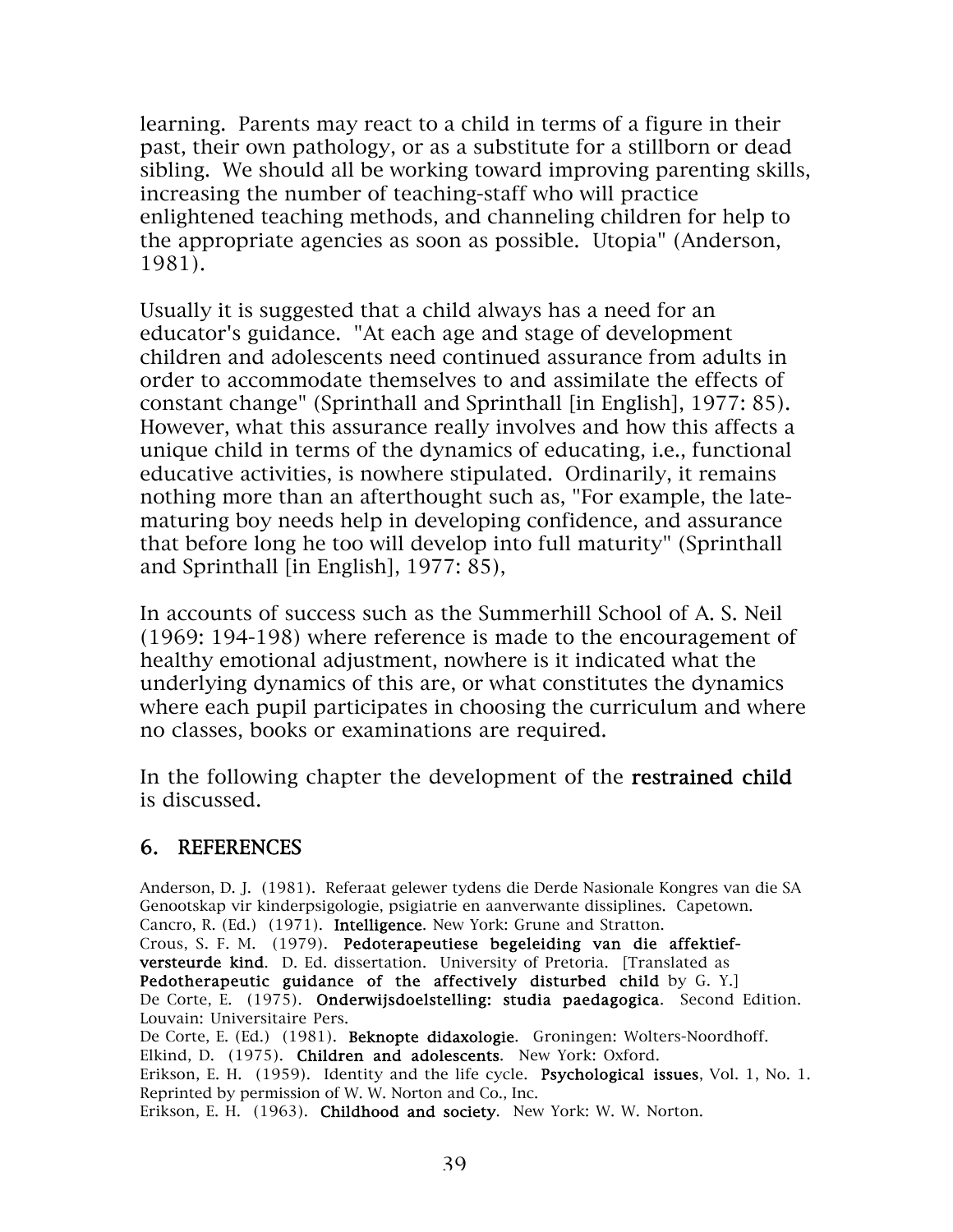Eysenck, H. J. (1972). Intelligence assessment: a theoretical and experimental approach. In Butcher, H. J. and Lomax, D. E. Readings in human intelligence. London: Methuen. Ginsburg, H. and Opper, S. (1969). Piaget's theory of intellectual development. New Jersey: Prentice-Hall.

Guilford, J. P. (1969). Three faces of intellect. In Tyler, L. E. (Ed.) Intelligence: some recurring issues. New York: Van Nostrand Reinhold.

Heidegger, M. (1953). Sein und zeit. Tubingen.

Jones, M. C., Bayley, N., McFarlane, J. W. and Honzik, M. P. (Eds.) (1971). The course of human development. Waltham, Mass: Xerox.

Kagan, J. and Lang, C. (1978). Psychology of education. Monterey: Harcourt Brace Jovanovich.

Kohlberg, L. (1969). Stage and sequence: The cognitive developmental approach to socialization. In Gosslin, D. (Ed.) Handbook of socialization: Theory and research. New York: Rand McNally.

Kohlberg, L. (1975). The cognitive developmental approach to moral development. Phi Delta Kappan, Vol. 56, No. 10.

Kohnstam, P. H. (1952). Keur uit het didaktisch werk. Second edition. Groningen: J. B. Wolters.

Mussen, P. H., Conger, J. J. and Kagan, J. (1963). Child development and personality. Fifth edition. New York: Harper and Row.

Neil, A. S. (1969). The idea of Summerhill. In Sprinthall, R. C. and Sprinthall, N. A. (1984). Educational psychology: Selected readings. New York: Van Nostrand-Reinhold.

Nel, B. F. (1968). Fundamentele orientering in die psigologiese pedagogiek. Stellenbosch: University Booksellers and Publishers.

Piaget, J. (1970). De psychologie van de intelligentie. Amsterdam: J. H. de Bussy. Prick, J. J. G. and Calon, P. J. A. (1967). Een schets van intelligentie en dementie. Amsterdam: Elsevier.

Prinsloo, H. M. (1982). Die sinsamehang tussen intelligensie-aktualisering en die psigiese lewe van die kind-in-opvoeding. D. Ed. dissertation. University of Pretoria.

Pyle, D. W. (1979). Intelligence. London: Routledge and Kegan Paul.

Riegel, K. F. (Ed.) (1973). Intelligence: Alternative views of a paradigm. Basel: S. Karger.

Scheler, M. (1982). Die stelling des Menchen im Kosmos. Darmstadt, (Munich 1947).

Scott, J. P. (1986). Early experiences and the organization of behavior. Belmont: Wadsworth.

Selz, O. (1935). Versuche zur Hebung des Intelligenzniveau. Zeitschrift fur Psychologie, Vol. 134.

Sigel, I. E. and Hooper, F. H. (1968). Logical thinking in children. New York: Holt, Reinhart and Winston.

Sonnekus, M. C. H., Van Niekerk, P. A., Ferreira, G. V., Van der Merwe, C. A., and Botha, T. T. (1973). Psigopedagogiek: 'n inleidende orientering. Stellenbosch: University Booksellers and Publishers.

Sprinthall, R. C. and Sprinthall, N. A. (1977). Educational psychology: A

developmental approach. Second edition. New York: Addison-Wesley.

Stern, W. (1914). Psychological methods of testing. London: Warwich and York. Van Rensburg, J. J. J. (1973). 'n Krities-vergelykende studie van Jean Piaget se teoriee in verband met die ontwikkeling van die intellek van die kind en die opvoedkundige implikasies daarvan. D. Ed. dissertation. University of the Orange Free State.

Vernon, P. E. (1969). Intelligence and cultural environment. London: Methuen. Vernon, P. E. (1979). Intelligence. USA: W. H. Freeman.